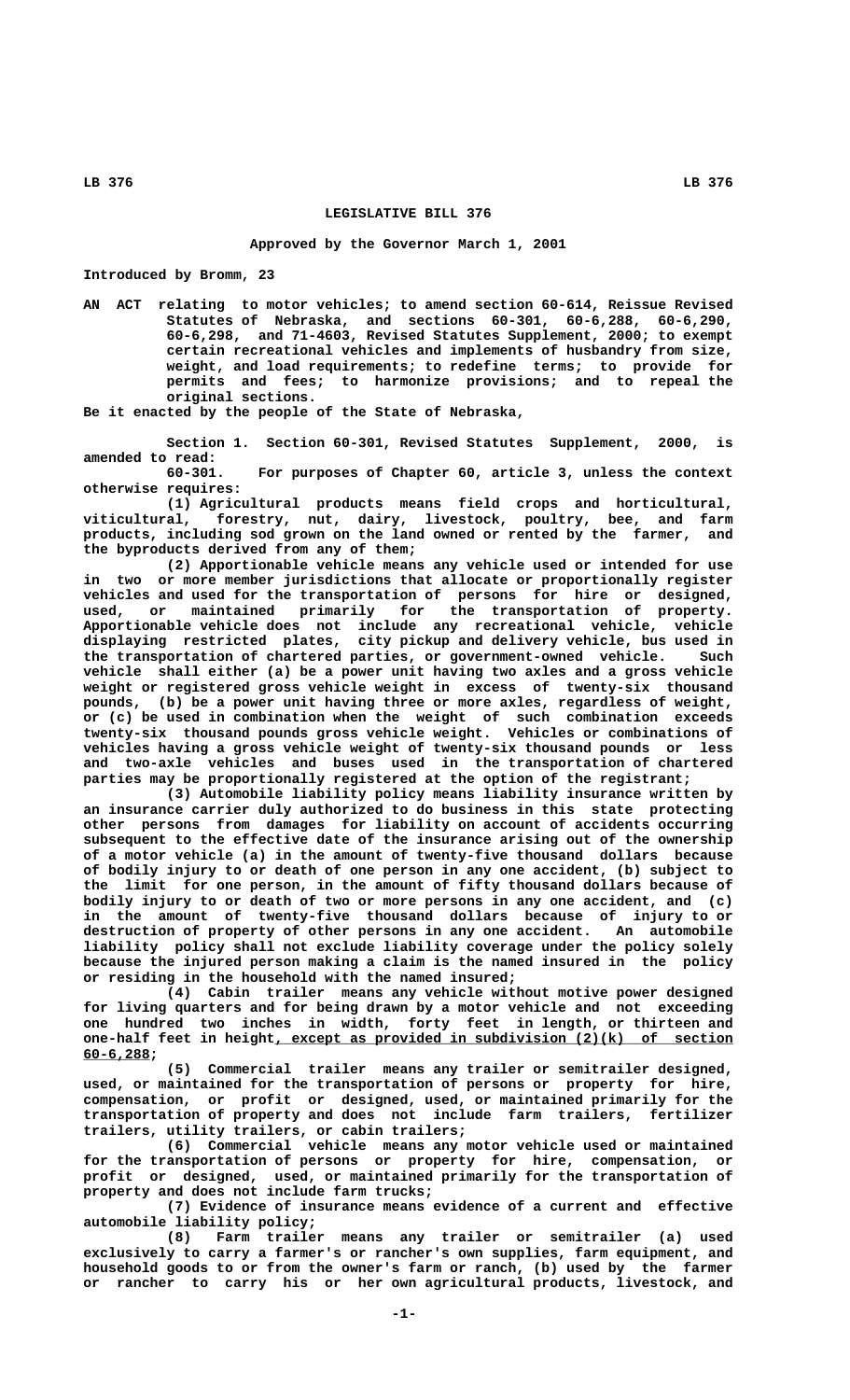**produce to or from storage and market and attached to a passenger car, commercial-licensed vehicle registered for sixteen tons or less, or farm-licensed vehicle, or (c) used by a farmer or rancher to carry his or her own agricultural products, livestock, and produce to and from market. Such trailers shall carry on their license plate, in addition to the registration number, the letter X. Farm trailer does not include a trailer so used when attached to a farm tractor;**

**(9) Farm trucks means trucks, including combinations of trucks or truck-tractors and trailers or semitrailers, of farmers or ranchers (a) used exclusively to carry a farmer's or rancher's own supplies, farm equipment, and household goods to or from the owner's farm or ranch, (b) used by the farmer or rancher to carry his or her own agricultural products, livestock, and produce to or from storage or market, (c) used by farmers or ranchers in exchange of service in such hauling of such supplies or agricultural products, livestock, and produce, or (d) used occasionally to carry camper units, to pull boats or cabin trailers, or to carry or pull museum pieces or vehicles of historical significance, without compensation, to events for public display or educational purposes. Such trucks may carry on their license plates, in addition to the registration number, the designation farm and the words NOT FOR HIRE;**

**(10) Fertilizer trailer means any trailer, including gooseneck applicators or trailers, designed and used exclusively to carry or apply agricultural fertilizer or agricultural chemicals and having a gross weight, including load thereon, of twenty thousand pounds or less. Such trailers shall carry on their license plate, in addition to the registration number, the letter X;**

**(11) Film vehicle means any motor vehicle or trailer used exclusively by a nonresident production company temporarily on location in Nebraska producing a feature film, television commercial, documentary, or industrial or educational videotape production;**

**(12) Fleet means one or more apportionable vehicles;**

**(13) Highways means public streets, roads, turnpikes, parks, parkways, drives, alleys, and other public ways used for the passage of road vehicles;**

**(14) Instate miles means total miles operated (a) in the State of Nebraska during the preceding year by the motor vehicle or vehicles registered and licensed for fleet operation and (b) in noncontracting reciprocity states by vehicles that are base-plated in Nebraska;**

**(15) Local truck means a truck and combinations of trucks, truck-tractors, or trailers or semitrailers operated solely within an incorporated city or village or within ten miles of the corporate limits of the city or village in which they are owned, operated, and registered. Such trucks shall carry on their license plates, in addition to the registration number, the designation of local truck;**

**(16) Motor vehicle means any vehicle propelled by any power other than muscular power except (a) mopeds as defined in section 60-637, (b) farm tractors, (c) self-propelled equipment designed and used exclusively to carry and apply fertilizer, chemicals, or related products to agricultural soil and crops, agricultural floater-spreader implements as defined in section 60-6,294.01, and other implements of husbandry designed for and used primarily for tilling the soil and harvesting crops or feeding livestock, (d) power unit hay grinders or a combination which includes a power unit and a hay grinder when operated without cargo, (e) vehicles which run only on rails or tracks, (f) off-road designed vehicles, including, but not limited to, golf carts, go-carts, riding lawnmowers, garden tractors, all-terrain vehicles as defined in section 60-6,355, snowmobiles as defined in section 60-663, and minibikes as defined in section 60-636, (g) road and general-purpose construction and maintenance machinery not designed or used primarily for the transportation of persons or property, including, but not limited to, ditchdigging apparatus, asphalt spreaders, bucket loaders, leveling graders, earthmoving carryalls, power shovels, earthmoving equipment, and crawler tractors, and (h) self-propelled chairs used by persons who are disabled;**

**(17) Motorcycle means any motor vehicle, except a tractor or an all-terrain vehicle as defined in section 60-6,355, having a seat or saddle for use of the rider and designed to travel on not more than three wheels in contact with the ground;**

**(18) Noncontracting reciprocity state means any state which is not a party to any type of contracting agreement between the State of Nebraska and one or more other jurisdictions for registration purposes on commercial vehicles and, as a condition to operate on the highways of that state, (a) does not require any type of vehicle registration or allocation of vehicles for registration purposes or (b) does not impose any charges based on miles**

 **LB 376 LB 376**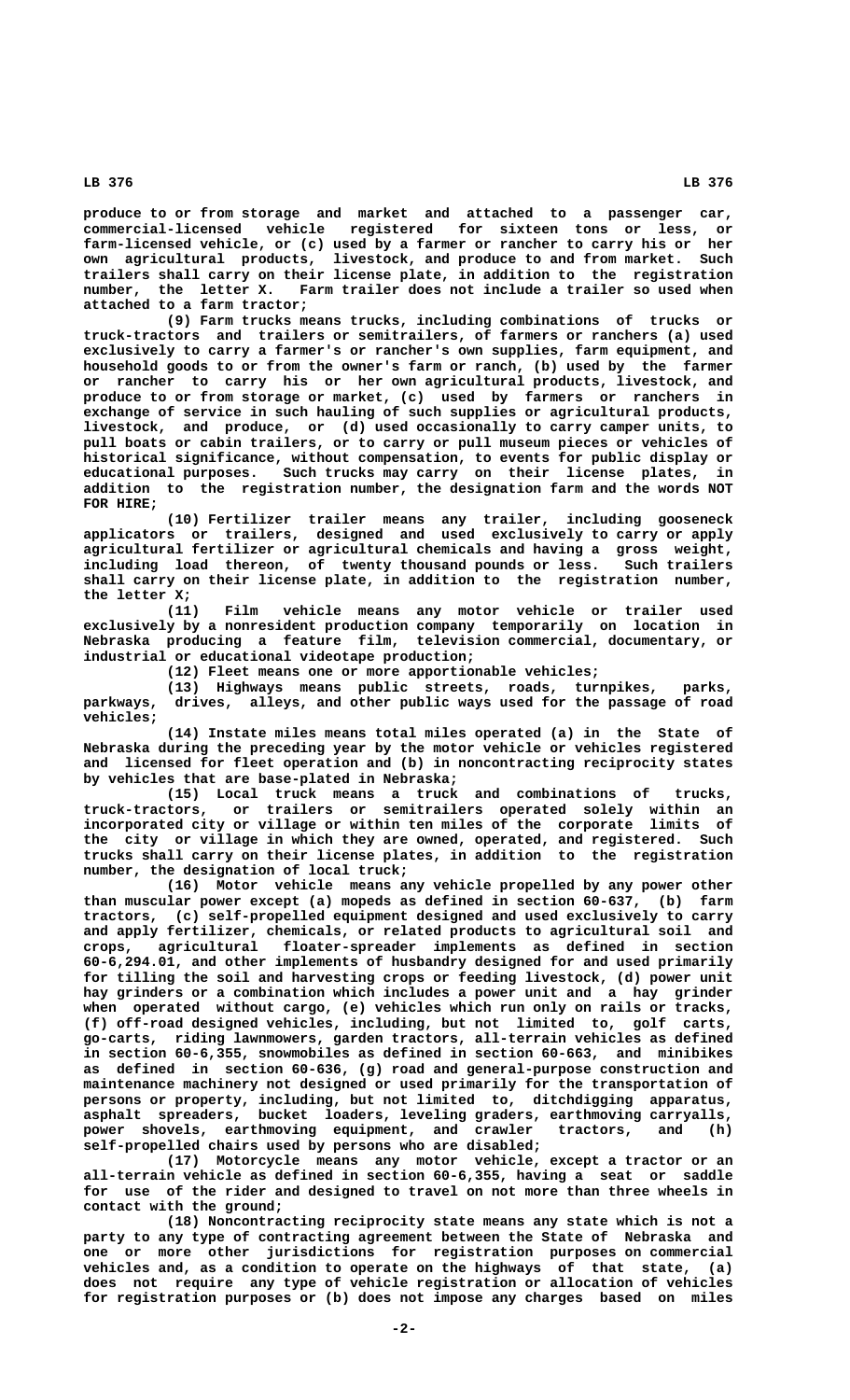**operated, other than those that might be assessed against fuel consumed in that state, on any vehicles which are part of a Nebraska-based fleet;**

**(19) Owner means a person, firm, or corporation which holds a legal title of a vehicle. If (a) a vehicle is the subject of an agreement for the conditional sale thereof with the right of purchase upon performance of the conditions stated in the agreement and with an immediate right of possession vested in the conditional vendee, (b) a vehicle is subject to a lease of thirty days or more with an immediate right of possession vested in the lessee, or (c) a mortgagor of a vehicle is entitled to possession, then such conditional vendee, lessee, or mortgagor shall be deemed the owner for purposes of Chapter 60, article 3. For such purpose, there are hereby adopted and incorporated by reference the provisions of Article XI, International Registration Plan, adopted by the American Association of Motor Vehicle Administrators, as revised November 1976;**

**(20) Park means to stop a vehicle for any length of time, whether occupied or unoccupied;**

**(21) Passenger car means a motor vehicle designed and used to carry ten passengers or less and not used for hire;**

**(22) Proof of financial responsibility has the same meaning as in section 60-501;**

**(23) Self-propelled mobile home means a vehicle with motive power designed for living quarters;**

**(24) Semitrailer means any vehicle without motive power designed for carrying persons or property and for being drawn by a motor vehicle and so constructed that some part of its weight and that of its load rests upon or is carried by the towing vehicle;**

**(25) Total fleet miles means the total number of miles operated in all jurisdictions during the preceding year by the vehicles in such fleet during such year;**

**(26) Trailer means any vehicle without motive power designed for carrying persons or property and being pulled by a motor vehicle and so constructed that no part of its weight rests upon the towing vehicle;**

**(27) Transporter means any person lawfully engaged in the business of transporting vehicles not his or her own solely for delivery thereof (a) by driving singly, (b) by driving in combinations by the towbar, fullmount, or saddlemount methods or any combinations thereof, or (c) when a truck or tractor draws a semitrailer or tows a trailer;**

**(28) Truck means a motor vehicle that is designed, used, or maintained primarily for the transportation of property;**

**(29) Truck-tractor means any motor vehicle designed and used primarily for drawing other vehicles and not so constructed as to carry a load other than a part of the weight of the vehicle and load being drawn;**

**(30) Utility trailer means a trailer having a gross weight, including load thereon, of nine thousand pounds or less attached to a motor vehicle and used exclusively to carry miscellaneous items of personal property. Such trailers shall carry on their license plate, in addition to the registration number, the letter X; and**

**(31) Vehicle means any device in, upon, or by which any person or property is or may be transported or drawn upon a public highway except devices moved solely by human power or used exclusively upon stationary rails or tracks.**

**Sec. 2. Section 60-614, Reissue Revised Statutes of Nebraska, is amended to read:**

Cabin trailer shall mean a trailer or semitrailer which is **designed, constructed, and equipped as a dwelling place, living abode, or sleeping place, whether used for such purposes or instead permanently or temporarily for the advertising, sale, display, or promotion of merchandise or services or for any other commercial purpose except transportation of property for hire or transportation of property for distribution by a private carrier. Cabin trailer shall not mean a trailer or semitrailer which is permanently attached to real estate. There shall be three classes of cabin trailers:**

**(1) Camping trailer which shall include cabin trailers one hundred two inches or less in width and forty feet or less in length and adjusted mechanically smaller for towing;**

**(2) Mobile home which shall include cabin trailers more than one hundred two inches in width or more than forty feet in length; and**

**(3) Travel trailer which shall include cabin trailers not more than one hundred two inches in width nor more than forty feet in length from front \_\_\_\_\_\_\_\_\_\_\_\_\_\_\_\_\_\_\_\_\_\_\_\_\_\_\_\_\_\_\_\_\_\_\_\_\_\_\_\_\_\_\_\_\_\_\_\_\_\_\_\_\_\_\_ hitch to rear bumper, except as provided in subdivision (2)(k) of section 60-6,288. \_\_\_\_\_\_\_\_**

**Sec. 3. Section 60-6,288, Revised Statutes Supplement, 2000, is amended to read:**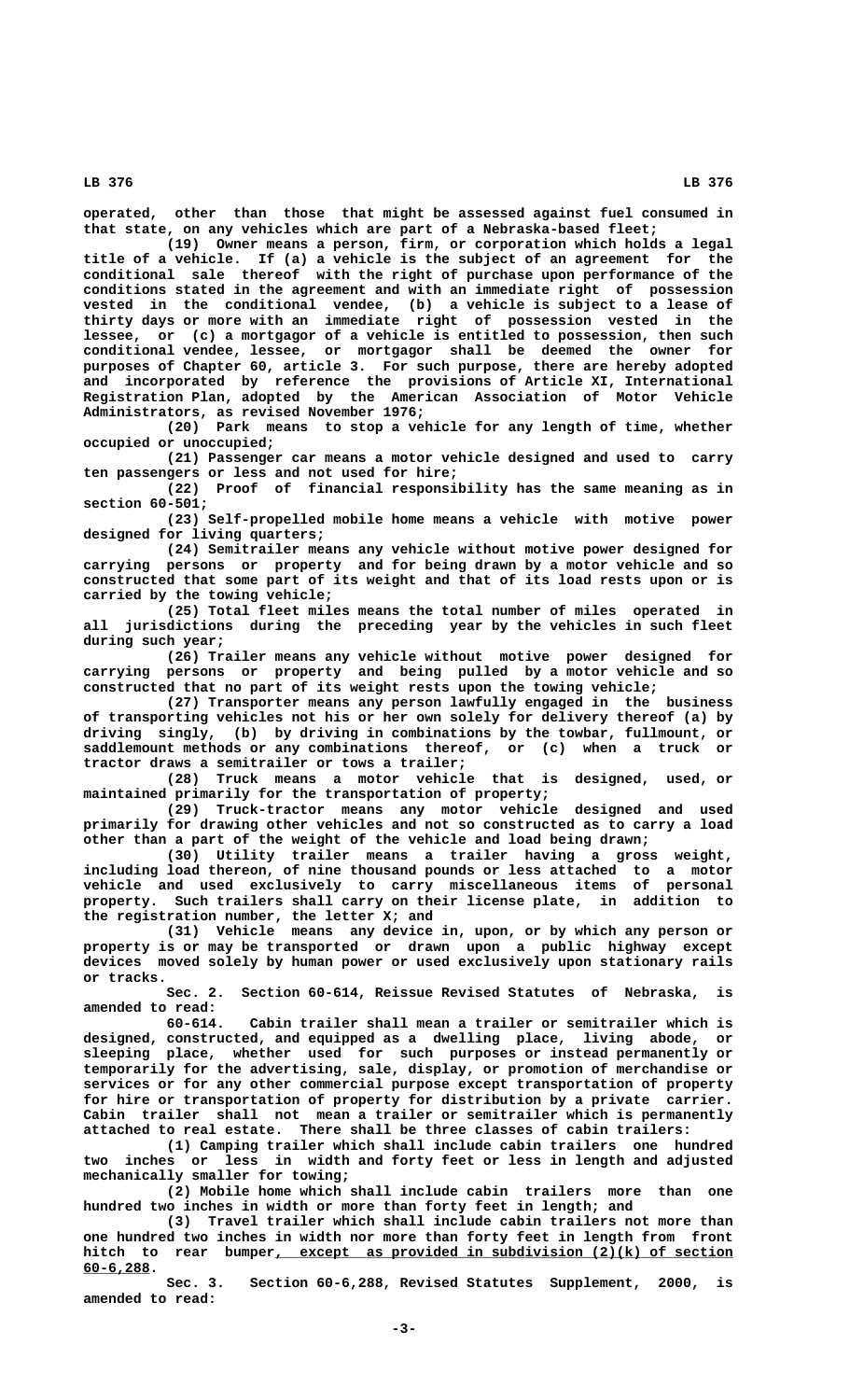**60-6,288. (1) No vehicle which exceeds a total outside width of one hundred two inches, including any load but excluding designated safety devices, shall be permitted on any portion of the National System of Interstate and Defense Highways. The Director-State Engineer shall adopt and promulgate rules and regulations, consistent with federal requirements, designating safety devices which shall be excluded in determining vehicle width.**

**(2) No vehicle which exceeds a total outside width of one hundred two inches, including any load but excluding designated safety devices, shall be permitted on any highway which is not a portion of the National System of Interstate and Defense Highways, except that such prohibition shall not apply to:**

**(a) Farm equipment in temporary movement, during daylight hours or during hours of darkness when the clearance light requirements of section 60-6,235 are fully complied with, in the normal course of farm operations;**

**(b) Combines eighteen feet or less in width, while in the normal course of farm operations and while being driven during daylight hours or during hours of darkness when the clearance light requirements of section 60-6,235 are fully complied with;**

**(c) Combines in excess of eighteen feet in width, while in the normal course of farm operations, while being driven during daylight hours for distances of twenty-five miles or less on highways and while preceded by a well-lighted pilot vehicle or flagperson, except that such combines may be driven on highways while in the normal course of farm operations for distances of twenty-five miles or less and while preceded by a well-lighted pilot vehicle or flagperson during hours of darkness when the clearance light requirements of section 60-6,235 are fully complied with;**

**(d) Combines and vehicles used in transporting combines or other \_\_\_\_\_\_\_\_\_**  $\frac{implements\;\;\; of\;\;\; husbandtry\;\;$  and  $only\;\; when\;\; transporting\;\; combines\;\;\; or\;\; other}$  $\underline{\text{implements of husbandry}}$ , to be engaged in harvesting <u>or other agricultural</u> work, while being transported into or through the state during daylight hours, when the total width including the width of the combine or other implement of husbandry being transported does not exceed fifteen feet, except that vehicles used in transporting combines or other implements of husbandry may, when  **\_\_\_\_\_\_\_\_\_\_\_\_\_\_\_\_\_\_\_\_\_\_\_\_\_\_\_ necessary to the harvesting operation or other agricultural work, travel** unloaded for distances not to exceed twenty-five miles, while the combine or  **\_\_\_\_\_\_\_\_\_\_\_\_\_\_\_\_\_\_\_\_\_\_\_\_\_\_\_\_\_\_\_ other implement of husbandry to be transported is engaged in a harvesting \_\_\_\_\_\_\_\_\_\_\_\_\_\_\_\_\_\_\_\_\_\_\_\_\_\_ operation or other agricultural work;**

> **(e) Farm equipment dealers hauling, driving, delivering, or picking up farm equipment, including portable livestock buildings not exceeding fourteen feet in width, or implements of husbandry during daylight hours;**

> **(f) Livestock forage vehicles loaded or unloaded that comply with subsection (2) of section 60-6,305;**

> **(g) During daylight hours only, vehicles en route to pick up, delivering, or returning unloaded from delivery of baled livestock forage which, including the load if any, may be twelve feet in width;**

> **(h) Mobile homes or prefabricated livestock buildings not exceeding sixteen feet in width and with an outside tire width dimension not exceeding one hundred twenty inches moving during daylight hours;**

**(i) A rubber-tired crane with a fixed load when:**

**(i) The crane will be transported on a state highway, excluding any portion of the National System of Interstate and Defense Highways, on a city street, or on a road within the corporate limits of a city;**

**(ii) The city in which the crane is intended to be transported has authorized a permit pursuant to section 60-6,298 for the transportation of the crane, specifying the route to be used and the hours during which the crane can be transported, except that no permit shall be issued by a city for travel on a state highway containing a bridge or structure which is structurally inadequate to carry the crane as determined by the Department of Roads;**

**(iii) The crane's gross weight does not exceed ninety-four thousand pounds, if a four-axle crane, or seventy-two thousand pounds, if a three-axle crane; and**

**(iv) If a four-axle crane, the maximum weight on each set of tandem axles does not exceed forty-seven thousand pounds, or if a three-axle crane, the maximum weight on the front axle does not exceed twenty-five thousand pounds and the total maximum weight on the rear tandem axles does not exceed** forty-seven thousand pounds; or

**(j) Vehicles which have been issued a permit pursuant to section 60-6,299; or \_\_\_\_**

 **\_\_\_\_\_\_\_\_\_\_\_\_\_\_\_\_\_\_\_\_\_\_\_\_\_\_\_\_\_\_\_\_\_\_\_\_\_\_\_\_\_\_\_\_\_\_\_\_\_\_\_\_\_\_\_\_\_\_\_\_\_\_\_\_\_\_\_\_ (k) A motor home or travel trailer, as those terms are defined in \_\_\_\_\_\_\_\_\_\_\_\_\_\_\_\_\_\_\_\_\_\_\_\_\_\_\_\_\_\_\_\_\_\_\_\_\_\_\_\_\_\_\_\_\_\_\_\_\_\_\_\_\_\_\_\_\_\_\_\_\_\_\_\_\_\_\_\_\_\_\_\_\_\_\_\_\_\_ section 71-4603, which may exceed one hundred and two inches if such excess** width is attributable to an appurtenance that extends no more than six inches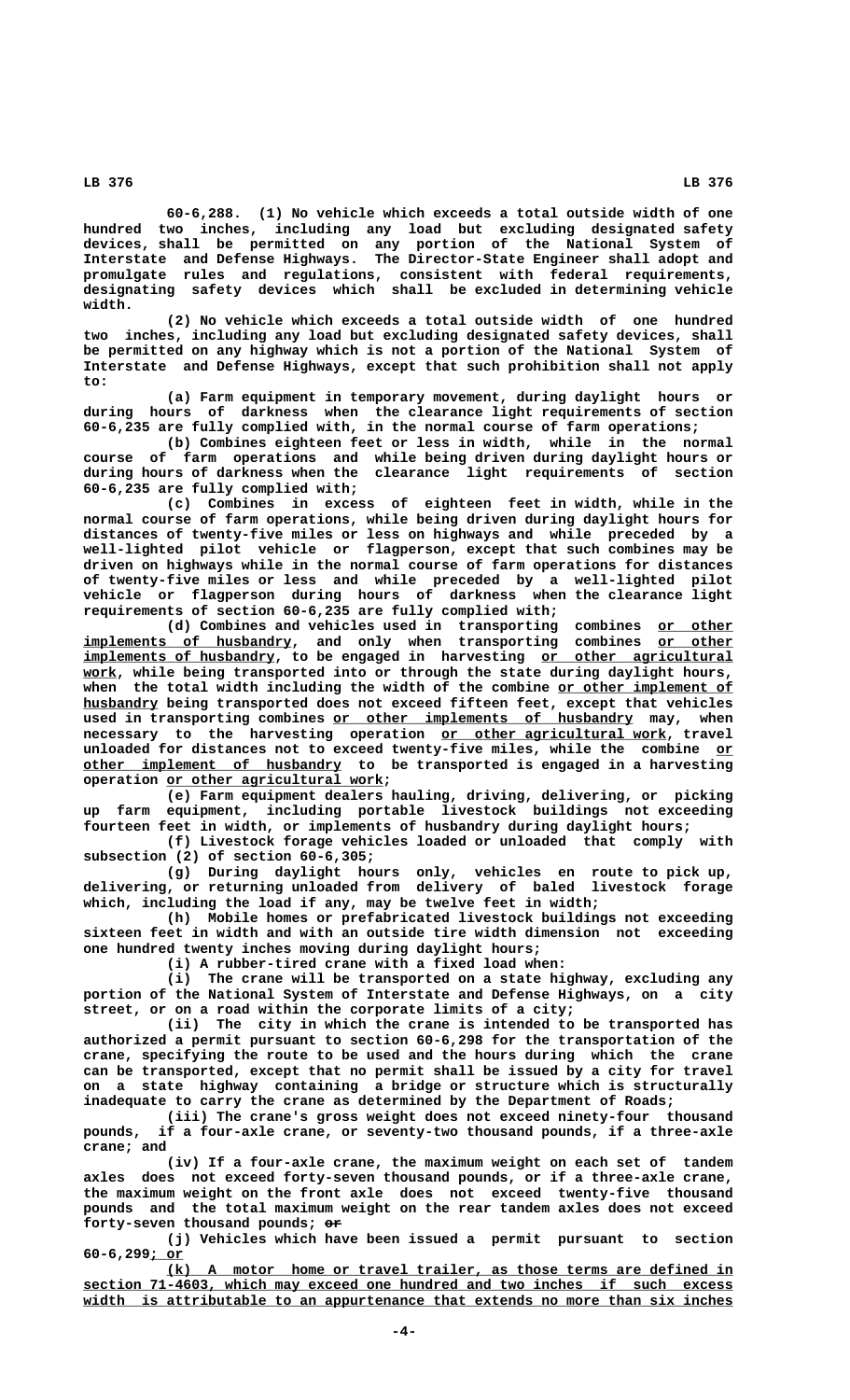beyond the body of the vehicle. For purposes of this subdivision, the term  **\_\_\_\_\_\_\_\_\_\_\_\_\_\_\_\_\_\_\_\_\_\_\_\_\_\_\_\_\_\_\_\_\_\_\_\_\_\_\_\_\_\_\_\_\_\_\_\_\_\_\_\_\_\_\_\_\_\_\_\_\_\_\_\_\_\_\_\_\_\_\_\_\_\_\_\_\_\_ appurtenance includes (i) an awning and its support hardware and (ii) any \_\_\_\_\_\_\_\_\_\_\_\_\_\_\_\_\_\_\_\_\_\_\_\_\_\_\_\_\_\_\_\_\_\_\_\_\_\_\_\_\_\_\_\_\_\_\_\_\_\_\_\_\_\_\_\_\_\_\_\_\_\_\_\_\_\_\_\_\_\_\_\_\_\_\_\_\_\_ appendage that is intended to be an integral part of a motor home or travel \_\_\_\_\_\_\_\_\_\_\_\_\_\_\_\_\_\_\_\_\_\_\_\_\_\_\_\_\_\_\_\_\_\_\_\_\_\_\_\_\_\_\_\_\_\_\_\_\_\_\_\_\_\_\_\_\_\_\_\_\_\_\_\_\_\_\_\_\_\_\_\_\_\_\_\_\_\_ trailer and that is installed by the manufacturer or dealer. The term \_\_\_\_\_\_\_\_\_\_\_\_\_\_\_\_\_\_\_\_\_\_\_\_\_\_\_\_\_\_\_\_\_\_\_\_\_\_\_\_\_\_\_\_\_\_\_\_\_\_\_\_\_\_\_\_\_\_\_\_\_\_\_\_\_\_\_\_\_\_\_\_\_\_\_\_\_\_ appurtenance does not include any item that is temporarily affixed or attached \_\_\_\_\_\_\_\_\_\_\_\_\_\_\_\_\_\_\_\_\_\_\_\_\_\_\_\_\_\_\_\_\_\_\_\_\_\_\_\_\_\_\_\_\_\_\_\_\_\_\_\_\_\_\_\_\_\_\_\_\_\_\_\_\_\_\_\_\_\_\_\_\_\_\_\_\_\_ to the exterior of the motor home or travel trailer for purposes of \_\_\_\_\_\_\_\_\_\_\_\_\_\_\_\_\_\_\_\_\_\_\_\_\_\_\_\_\_\_\_\_\_\_\_\_\_\_\_\_\_\_\_\_\_\_\_\_\_\_\_\_\_\_\_\_\_\_\_\_\_\_\_\_\_\_\_\_\_\_\_\_\_\_\_\_\_\_ transporting the vehicular unit from one location to another. Appurtenances \_\_\_\_\_\_\_\_\_\_\_\_\_\_\_\_\_\_\_\_\_\_\_\_\_\_\_\_\_\_\_\_\_\_\_\_\_\_\_\_\_\_\_\_\_\_\_\_\_\_\_\_\_\_\_\_\_\_\_\_\_\_\_\_\_\_\_\_\_\_\_\_\_\_\_\_\_\_ shall not be considered in calculating the gross trailer area as defined in section 71-4603. \_\_\_\_\_\_\_\_\_\_\_\_\_\_\_**

**(3) The Director-State Engineer, with respect to highways under his or her jurisdiction, may designate certain highways upon which vehicles of no more than ninety-six inches in width may be permitted to travel. Highways so designated shall be limited to one or more of the following:**

**(a) Highways with traffic lanes of ten feet or less;**

**(b) Highways upon which are located narrow bridges; and**

**(c) Highways which because of sight distance, surfacing, unusual curves, topographic conditions, or other unusual circumstances would not in the opinion of the Director-State Engineer safely accommodate vehicles of more than ninety-six inches in width.**

**Sec. 4. Section 60-6,290, Revised Statutes Supplement, 2000, is amended to read:**

**60-6,290. (1)(a) No vehicle shall exceed a length of forty feet, extreme overall dimensions, inclusive of front and rear bumpers including load, except that:**

 **\_\_\_\_\_\_\_\_\_\_\_\_\_\_\_\_\_\_\_\_\_\_\_\_\_\_\_\_\_\_\_\_\_\_\_\_\_\_\_\_\_\_\_\_\_\_\_ (i) A bus or a motor home, as defined in section 71-4603, may exceed the forty-foot limitation but shall not exceed a length of forty-five feet; (ii) A truck-tractor may exceed the forty-foot limitation;**

**(iii) A semitrailer operating in a truck-tractor single semitrailer combination, which semitrailer was actually and lawfully operating in the State of Nebraska on December 1, 1982, may exceed the forty-foot limitation; and**

**(iv) A semitrailer operating in a truck-tractor single semitrailer combination, which semitrailer was not actually and lawfully operating in the State of Nebraska on December 1, 1982, may exceed the forty-foot limitation but shall not exceed a length of fifty-three feet including load.**

**(b) No combination of vehicles shall exceed a length of sixty-five feet, extreme overall dimensions, inclusive of front and rear bumpers and including load, except:**

**(i) One truck and one trailer, loaded or unloaded, used in transporting implements of husbandry to be engaged in harvesting, while being transported into or through the state during daylight hours if the total length does not exceed seventy-five feet including load;**

**(ii) A truck-tractor single semitrailer combination;**

**(iii) A truck-tractor semitrailer trailer combination, but the semitrailer trailer portion of such combination shall not exceed sixty-five feet inclusive of connective devices; and**

**(iv) A driveaway saddlemount vehicle transporter combination and driveaway saddlemount with fullmount vehicle transporter combination, but the total overall length shall not exceed seventy-five feet.**

**(c) A truck shall be construed to be one vehicle for the purpose of determining length.**

**(d) A trailer shall be construed to be one vehicle for the purpose of determining length.**

**(2) Subsection (1) of this section shall not apply to:**

**(a) Extra-long vehicles which have been issued a permit pursuant to section 60-6,292;**

**(b) Vehicles which have been issued a permit pursuant to section 60-6,299;**

**(c) The temporary moving of farm machinery during daylight hours in the normal course of farm operations;**

**(d) The movement of unbaled livestock forage vehicles, loaded or unloaded;**

**(e) The movement of public utility or other construction and maintenance material and equipment at any time;**

**(f) Farm equipment dealers hauling, driving, delivering, or picking up farm equipment or implements of husbandry within the county in which the dealer maintains his or her place of business, or in any adjoining county or counties, and return;**

**(g) The overhang of any motor vehicle being hauled upon any lawful combination of vehicles, but such overhang shall not exceed the distance from the rear axle of the hauled motor vehicle to the closest bumper thereof;**

**(h) The overhang of a combine to be engaged in harvesting, while**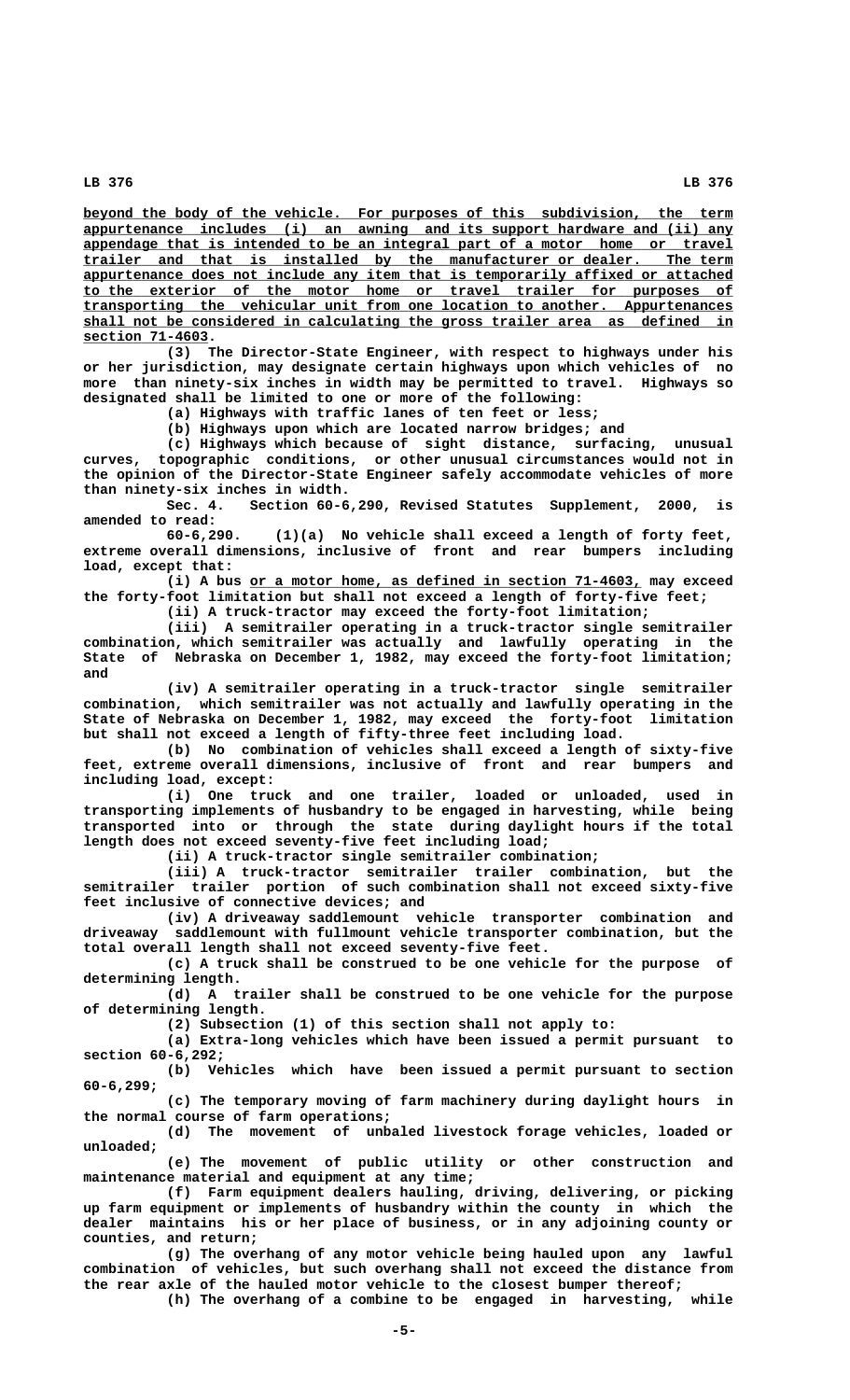**being transported into or through the state driven during daylight hours by a truck-tractor semitrailer combination, but the length of the semitrailer, including overhang, shall not exceed sixty-three feet and the maximum semitrailer length shall not exceed fifty-three feet; or**

**(i) Any rubber-tired crane with a fixed load when the requirements of subdivision (2)(i) of section 60-6,288 are met.**

**(3) The length limitations of this section shall be exclusive of safety and energy conservation devices such as rearview mirrors, turnsignal lights, marker lights, steps and handholds for entry and egress, flexible fender extensions, mudflaps and splash and spray suppressant devices, load-induced tire bulge, refrigeration units or air compressors, and other devices necessary for safe and efficient operation of commercial motor vehicles, except that no device excluded from the limitations of this section shall have by its design or use the capability to carry cargo.**

**Sec. 5. Section 60-6,298, Revised Statutes Supplement, 2000, is amended to read:**

**60-6,298. (1)(a) The Department of Roads or the Nebraska State Patrol, with respect to highways under its jurisdiction including the National System of Interstate and Defense Highways, and local authorities, with respect to highways under their jurisdiction, may in their discretion upon application and good cause being shown therefor issue a special, continuing, or continuous permit in writing authorizing the applicant or his or her designee:**

**(i) To operate or move a vehicle, a combination of vehicles, or objects of a size or weight of vehicle or load exceeding the maximum specified by law when such permit is necessary:**

**(A) To further the national defense or the general welfare;**

**(B) To permit movement of cost-saving equipment to be used in highway or other public construction or in agricultural land treatment; or**

**(C) Because of an emergency, an unusual circumstance, or a very special situation;**

**(ii) To operate vehicles, for a distance up to one hundred twenty miles, loaded up to fifteen percent greater than the maximum weight specified by law, up to ten percent greater than the maximum length specified by law, except that for a truck-tractor semitrailer trailer combination utilized to transport sugar beets which may be up to twenty-five percent greater than the maximum length specified by law, or both, when carrying grain or other seasonally harvested products from the field where such grain or products are harvested to storage, market, or stockpile in the field or from stockpile to market or factory when failure to move such grain or products in abundant quantities would cause an economic loss to the person or persons whose grain or products are being transported or when failure to move such grain or products in as large quantities as possible would not be in the best interests of the national defense or general welfare. The distance limitation may be waived for vehicles when carrying dry beans from the field where harvested to storage or market when dry beans are not normally stored, purchased, or used within the permittee's local area and must be transported more than one hundred twenty miles to an available marketing or storage destination. No permit shall authorize a weight greater than twenty thousand pounds on any —— single axle; or**

**(iii) To transport an implement of husbandry which does not exceed twelve and one-half feet in width during daylight hours, except that the \_\_\_\_ permit shall not allow transport on holidays; or**

 **\_\_\_\_\_\_\_\_\_\_\_\_\_\_\_\_\_\_\_\_\_\_\_\_\_\_\_\_\_\_\_\_\_\_\_\_\_\_\_\_\_\_\_\_\_\_\_\_\_\_\_\_\_\_\_\_\_\_\_\_\_\_\_\_\_\_\_\_ (iv) To operate one or more recreational vehicles, as defined in \_\_\_\_\_\_\_\_\_\_\_\_\_\_\_\_\_\_\_\_\_\_\_\_\_\_\_\_\_\_\_\_\_\_\_\_\_\_\_\_\_\_\_\_\_\_\_\_\_\_\_\_\_\_\_\_\_\_\_\_\_\_\_\_\_\_\_\_\_\_\_\_\_\_\_\_\_\_ section 71-4603, exceeding the maximum width specified by law if movement of \_\_\_\_\_\_\_\_\_\_\_\_\_\_\_\_\_\_\_\_\_\_\_\_\_\_\_\_\_\_\_\_\_\_\_\_\_\_\_\_\_\_\_\_\_\_\_\_\_\_\_\_\_\_\_\_\_\_\_\_\_\_\_\_\_\_\_\_\_\_\_\_\_\_\_\_\_\_ the recreational vehicles is prior to retail sale and the recreational** vehicles comply with subdivision (2)(k) of section 60-6,288. A copy of the permit shall be carried with the recreational vehicle or vehicles.

**(b) No permit shall be issued under subdivision (a)(i) of this subsection for a vehicle carrying a load unless such vehicle is loaded with an object which exceeds the size or weight limitations, which cannot be dismantled or reduced in size or weight without great difficulty, and which of necessity must be moved over the highways to reach its intended destination. No permit shall be required for the temporary movement on highways other than dustless-surfaced state highways and for necessary access to points on such highways during daylight hours of cost-saving equipment to be used in highway or other public construction or in agricultural land treatment when such temporary movement is necessary and for a reasonable distance.**

**(2) The application for any such permit shall specifically describe the vehicle, the load to be operated or moved, whenever possible the particular highways for which permit to operate is requested, and whether such permit is requested for a single trip or for continuous or continuing operation.**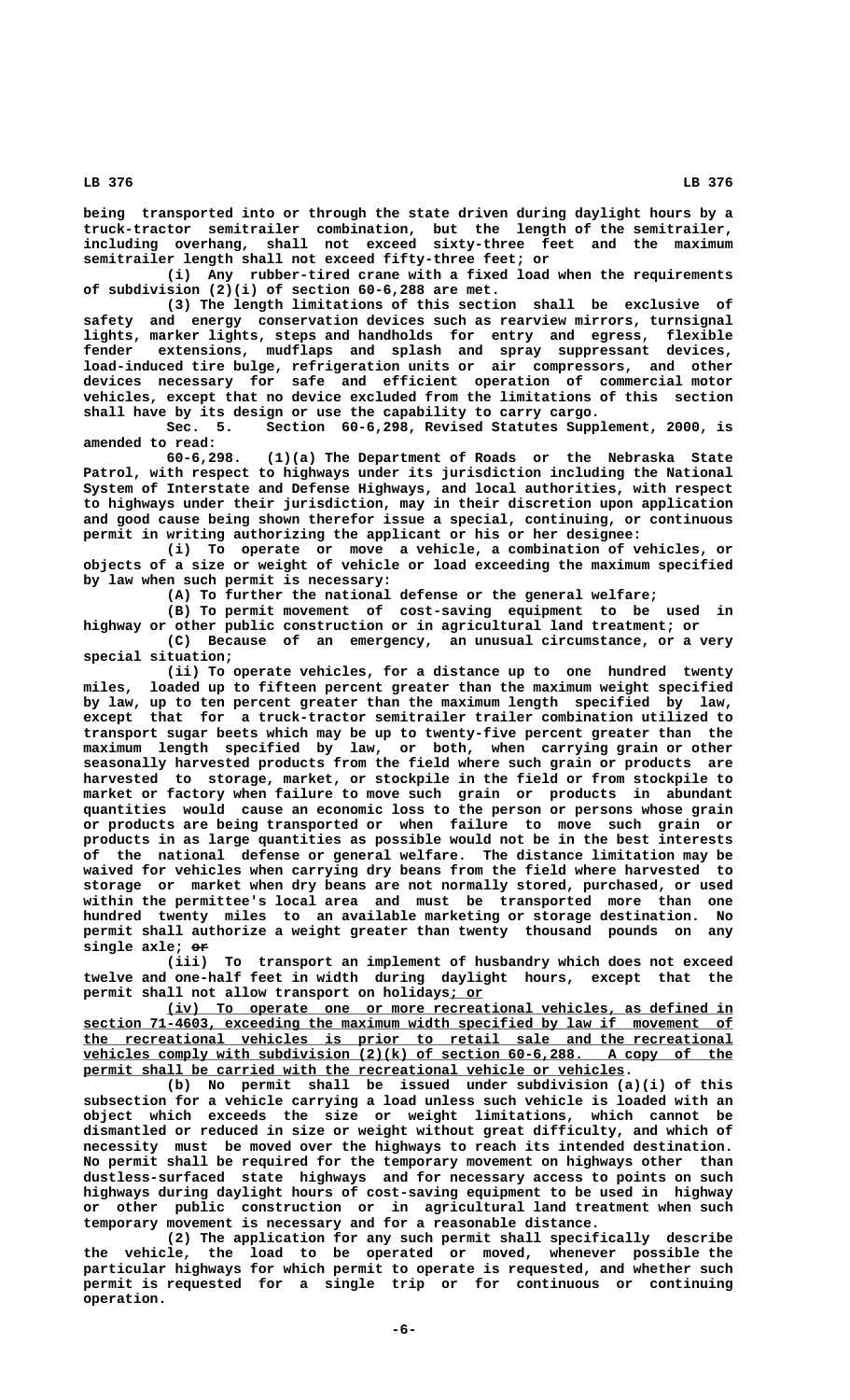**(3) The department or local authority is authorized to issue or withhold such permit at its discretion or, if such permit is issued, to limit the number of days during which the permit is valid, to limit the number of trips, to establish seasonal or other time limitations within which the vehicles described may be operated on the highways indicated, or to issue a continuous or continuing permit for use on all highways, including the National System of Interstate and Defense Highways. The permits are subject to reasonable conditions as to periodic renewal of such permit and as to operation or movement of such vehicles. The department or local authority may otherwise limit or prescribe conditions of operation of such vehicle or vehicles, when necessary to assure against undue damage to the road foundations, surfaces, or structures or undue danger to the public safety. The department or local authority may require such undertaking or other security as may be deemed necessary to compensate for any injury to any roadway or road structure.**

**(4) Every such permit shall be carried in the vehicle to which it refers and shall be open to inspection by any peace officer, carrier enforcement officer, or authorized agent of any authority granting such permit. Each such permit shall state the maximum weight permissible on a single axle or combination of axles and the total gross weight allowed. No person shall violate any of the terms or conditions of such special permit. In case of any violation, the permit shall be deemed automatically revoked and the penalty of the original limitations shall be applied unless:**

**(a) The violation consists solely of exceeding the size or weight specified by the permit, in which case only the penalty of the original size or weight limitation exceeded shall be applied; or**

**(b) The total gross load is within the maximum authorized by the permit, no axle is more than ten percent in excess of the maximum load for such axle or group of axles authorized by the permit, and such load can be shifted to meet the weight limitations of wheel and axle loads authorized by such permit. Such shift may be made without penalty if it is made at the state or commercial scale designated in the permit. The vehicle may travel from its point of origin to such designated scale without penalty, and a scale ticket from such scale, showing the vehicle to be properly loaded and within the gross and axle weights authorized by the permit, shall be reasonable evidence of compliance with the terms of the permit.**

**(5) The department or local authority issuing a permit as provided in this section may adopt and promulgate rules and regulations with respect to the issuance of permits provided for in this section.**

**(6) The department shall make available applications for permits authorized pursuant to subdivisions (1)(a)(ii) and (1)(a)(iii) of this section in the office of each county treasurer. The department may make available applications for all other permits authorized by this section to the office of the county treasurer and may make available applications for all permits authorized by this section to any other location chosen by the department.**

**(7) The department or local authority issuing a permit may require a permit fee of not to exceed twenty-five dollars, except that:**

**(a) The fee for a continuous or continuing permit may not exceed twenty-five dollars for a ninety-day period, fifty dollars for a one-hundred-eighty-day period, or one hundred dollars for a one-year period; and**

**(b) The fee for permits issued pursuant to subdivision (1)(a)(ii) of this section shall be twenty-five dollars for a thirty-day permit and fifty dollars for a sixty-day permit. Permits issued pursuant to such subdivision shall be valid for thirty days or sixty days and shall be renewable for a total number of days not to exceed one hundred and twenty days per year.**

**A vehicle or combination of vehicles for which an application for a permit is requested pursuant to this section shall be registered under section 60-305.09 or 60-331 for the maximum gross vehicle weight that is permitted pursuant to section 60-6,294 before a permit shall be issued.**

**Sec. 6. Section 71-4603, Revised Statutes Supplement, 2000, is amended to read:**

**71-4603. For purposes of the Uniform Standard Code for Manufactured Homes and Recreational Vehicles, unless the context otherwise requires:**

**(1) Manufactured home means a structure, transportable in one or more sections, which in the traveling mode is eight body feet or more in width or forty body feet or more in length or when erected on site is three hundred twenty or more square feet and which is built on a permanent chassis and designed to be used as a dwelling with or without a permanent foundation when connected to the required utilities and includes the plumbing, heating, air conditioning, and electrical systems contained in the structure, except that manufactured home includes any structure that meets all of the requirements of**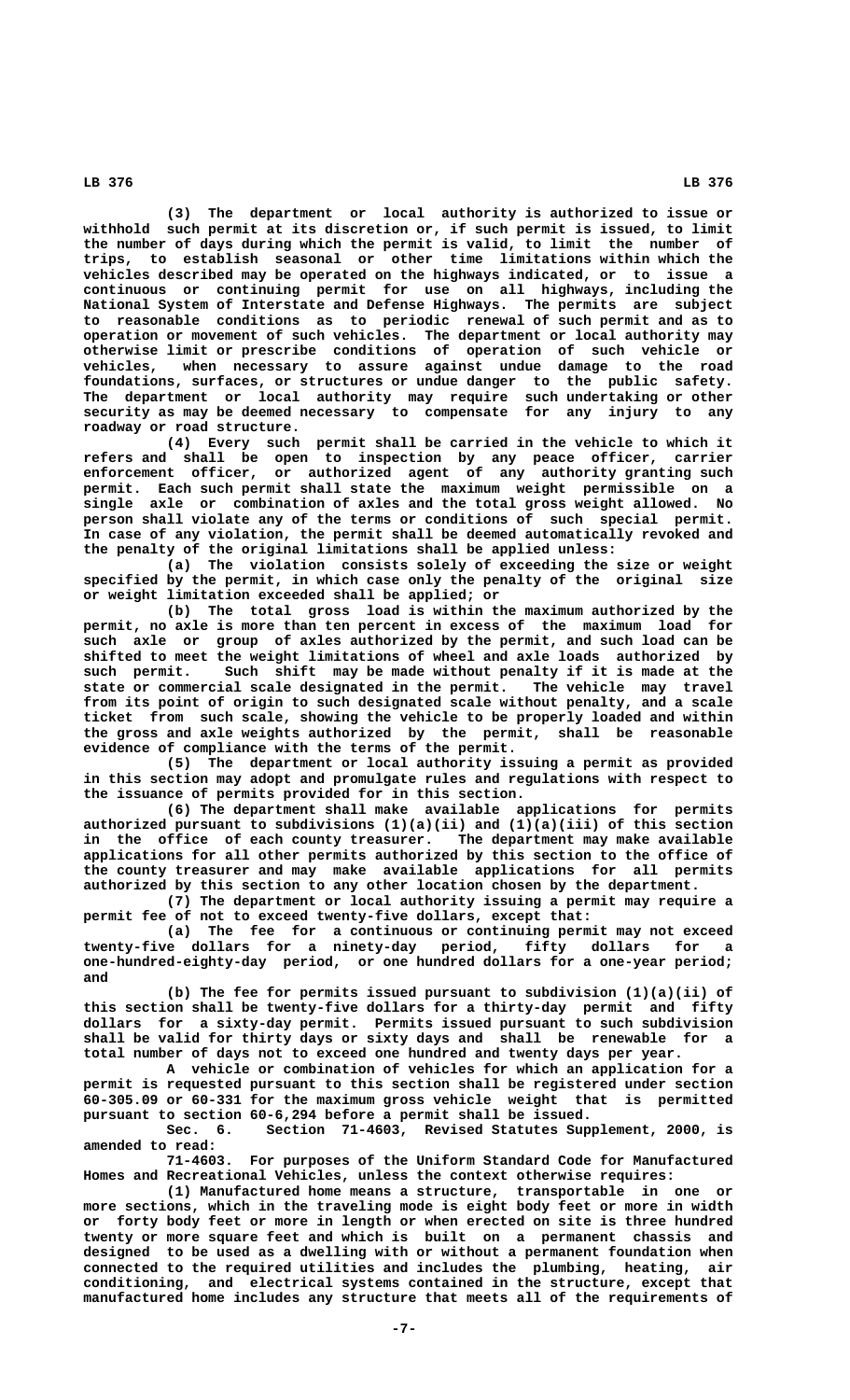**this subdivision other than the size requirements and with respect to which the manufacturer voluntarily files a certification required by the United States Secretary of Housing and Urban Development and complies with the standards established under the National Manufactured Housing Construction and** Safety Standards Act of 1974, as amended as such act existed on the effective date of this act, 42 U.S.C. 5401 et seq. Manufactured home also includes any **manufactured home designed and manufactured with more than one separate living unit for the purpose of multifamily living;**

**(2) Recreational vehicle means a vehicular type unit primarily designed as temporary living quarters for recreational, camping, or travel use, which unit either has its own motive power or is mounted on or towed by another vehicle. Recreational vehicle includes, but is not limited to, travel trailer, park trailer, camping trailer, truck camper, motor home, and van**

 **conversion; (3) Travel trailer means a vehicular unit mounted on wheels, designed to provide temporary living quarters for recreational, camping, or travel use of such size or weight as not to require special highway movement permits when towed by a motorized vehicle and of gross trailer area less than three hundred twenty square feet;**

**(4) Camping trailer means a vehicular portable unit mounted on wheels and constructed with collapsible partial side walls which fold for towing by another vehicle and unfold at the campsite to provide temporary living quarters for recreational, camping, or travel use;**

**(5) Truck camper means a portable unit constructed to provide temporary living quarters for recreational, travel, or camping use, consisting of a roof, floor, and sides and designed to be loaded onto and unloaded from the bed of a pickup truck;**

**(6) Motor home means a vehicular unit primarily designed to provide temporary living quarters which are built into an integral part of, or permanently attached to, a self-propelled motor vehicle chassis or van, containing permanently installed independent life-support systems that meet the state standard for recreational vehicles and providing at least four of the following facilities: Cooking; refrigeration or ice box; self-contained toilet; heating, air conditioning, or both; a potable water supply system including a faucet and sink; separate one-hundred-twenty-nominal-volt electrical power supply; or LP gas supply;**

**(7) Park trailer means a vehicular unit which meets the following criteria:**

**(a) Built on a single chassis mounted on wheels;**

**(b) Designed to provide seasonal or temporary living quarters which may be connected to utilities necessary for operation of installed fixtures and appliances;**

**(c) Constructed to permit setup by persons without special skills using only hand tools which may include lifting, pulling, and supporting devices; and**

**(d) Having a gross trailer area not exceeding four hundred square feet when in the setup mode;**

**(8) Van conversion means a completed vehicle permanently altered cosmetically, structurally, or both which has been recertified by the state as a multipurpose passenger vehicle but which does not conform to or otherwise meet the definition of a motor home in this section and which contains at least one plumbing, heating, or one-hundred-twenty-nominal-volt electrical component subject to the provisions of the state standard for recreational vehicles. Van conversion does not include any such vehicle that lacks any plumbing, heating, or one-hundred-twenty-nominal-volt electrical system but contains an extension of the low-voltage automotive circuitry;**

**(9) Seal means a device or insignia issued by the Department of Health and Human Services Regulation and Licensure prior to May 1, 1998, or by the Public Service Commission on or after May 1, 1998, to be displayed on the exterior of a manufactured home or recreational vehicle to evidence compliance with state standards. The federal manufactured-home label shall be recognized as a seal;**

**(10) Dealer means a person licensed by the state pursuant to Chapter 60, article 14, as a dealer in manufactured homes or recreational vehicles or any other person, other than a manufacturer, who sells, offers to sell, distributes, or leases manufactured homes or recreational vehicles primarily to persons who in good faith purchase or lease a manufactured home or recreational vehicle for purposes other than resale;**

**(11) Distributor means any person engaged in the sale and distribution of manufactured homes or recreational vehicles for resale;**

**(12) Manufacturer means any person engaged in manufacturing, assembling, or completing manufactured homes or recreational vehicles;**